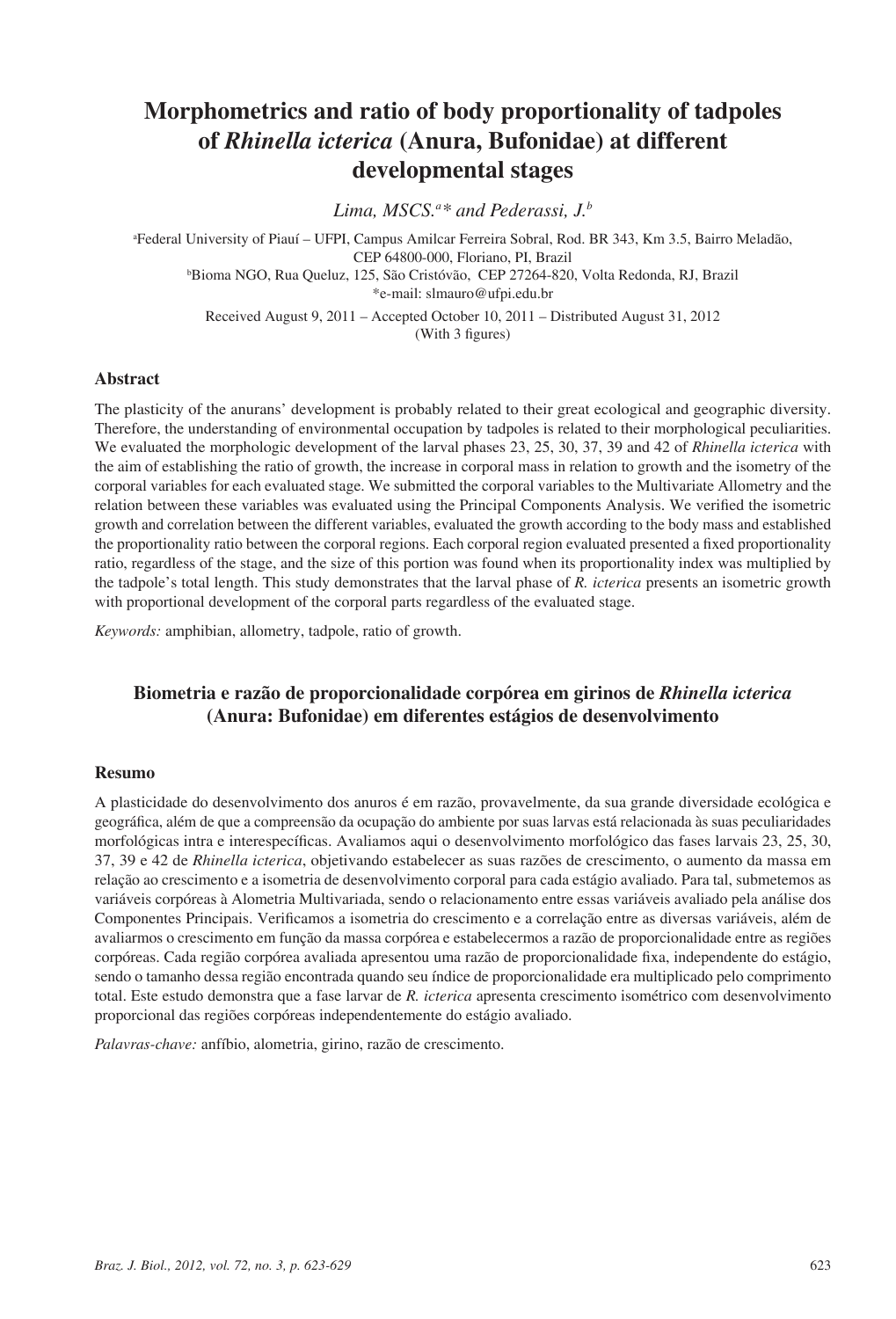#### **1. Introduction**

The study of anurans, especially in the larval stage, involves knowledge that ranges from the understanding of the environment where they develop, mostly as temporary as their phase, to how they can develop in water courses occupying lentic and lotic environments or even the leaf litter.

Using larval characters in taxonomic studies of anurans helps in the phylogenetic knowledge (Cruz, 1990; Duellman and Trueb, 1994; Wild, 1995) making it easier to understand these characters and their morphology in the adult phase (McDiarmid and Altig, 1999). Various authors described tadpoles in their work (Peixoto, 1987; Heyer et al., 1990; Cruz and Dias, 1991; Wogel et al., 2004; Rossa-Feres and Nomura, 2006; Nascimento and Skuk, 2006; Vieira and Arzabe, 2008), however most of these studies focus exclusively on the larval phase between stages 37 and 39.

In Brazil, only 40% of the tadpoles were known until 2004 (Andrade et al., 2007). This small proportion of species with described tadpoles sh of increasing tows the need to increase the number of registers and studies related to anurans' semaphoronts.

On an international scale, the outlook is not very different because until 1999 just 30% of the tadpoles had been described to the anurans species (McDiarmid and Altig, 1999).

According to Fatorelli and Rocha (2008), tadpoles have intraspecific and interspecific morphological peculiarities that constitute important aspects for the understanding of species' occupation to each determined aquatic environment. Therefore, the plasticity of the anurans' development is probably related to their great ecological and geographic diversity (Duellman and Trueb, 1994).

Attempting to understand tadpoles' morphological traits has been studied in-depth: Gosner (1960) studied the development stages; Wilbur and Collins (1973) analysed the ecological aspects associated to tadpoles' metamorphosis; Wassersug and Seibert (1975) investigated the functional studies associated to abiotic aspects; Wassersug and Hoff (1985) studied the hydrodynamics of tadpoles and McDiarmid and Altig (1999) growth rate models in anuran tadpoles' adaptation. These studies defined some tendencies concerning the understanding between the environment and the biological factors that determine the population structure, however they are not sufficient to deplete the studies related to morphology of the various species which present a high plasticity level pressurised by ecological factors.

The knowledge of tadpoles' morphological aspects can serve as a subsidy to the understanding of species conservation or even to add information that helps to understand basic and derivative aspects of these semaphoronts. In the present study, we evaluated the morphological development of six larval stages of *Rhinella icterica* Spix 1824 with the objective of establishing (1) a probable growth rate, (2) the increase in corporal mass in relation to this growth and (3) the isometry of vector growth of corporal variables between the observed larval stages.

## **2. Material and Methods**

#### *2.1. Classification and development stage*

The didactic chronology regarding the tadpoles' development (anuran's larval stage) begins at stage 1, fertilization of the zygote and finishes in stage 46 with the adult form. Therefore, it is considered a tadpole until stage 45 which presents tail remains. Stages 37 to 39 are those where there is pelvic limb characterization (Gosner, 1960).

#### *2.2. Morphometrics*

The larvae were measured and weighed in phases 23, 25, 30, 37, 39 and 42. Each sample corresponded to 50 individuals and the morphometric corresponded to the head length (H.L.), body length (B.L.), tail length, (T.L.), total length (Tt.L.), body height (B.H.), tail height (T.H.) and body mass (M). The measurements were taken using a digital caliper of 0.03 mm precision and the mass was measured using digital precision scales of one gram. The body parts were based on the proposals by Altig (2007).

#### *2.3. Evaluation of body growth*

(Equation 1):

The corporal variables were submitted to Multivariate Allometry where the relation between the head length, the body length, the tail length and the total length were evaluated by the Principal Components Analysis (PCA).

The hypothesis of isometry of vector growth of corporal

variables was verified using the test: *isometry* =  $\frac{1}{1}$ *p* . Let  $p =$  number of variables, with  $(p - 1)$  degrees of freedom (DF). Where the vector that is bigger than  $\frac{1}{1}$ *p* indicates positive allometry and smaller, a negative one (Mandarinde-Lacerda, 1995). The correlation between the variables was established by the Spearman Correlation Coefficient  $(R<sup>2</sup>)$  and the growth in relation to the corporal mass was evaluated using the Coefficient of Variation of Body Mass (CVBM) using the calculus (Barbosa et al., 2005)

$$
CVBM = 100x \frac{(Stan dardDeviation)}{(Mean)}
$$
 (1)

The ratio of body proportionality was established through the model  $Sg = (CTxRp) + 1$ , where  $Sg =$  body portion (Gosner, 1960),  $CT = Total length$  and  $Rp = Rate$ of allometric proportion calculated. The differences found between the body values calculated by the ratio of proportionality and the numbers given to each development stage were submitted to the adherence test *Chi*-square ( $\chi^2$ , *n –1 DF* and *p < 0,01*).

Each tadpole's sample was kept in an individual recipient and incorporated into the Eugenio Izecksohn Herpetological Collection, Biology Institute, Federal Rural University of Rio de Janeiro (EI 11.011).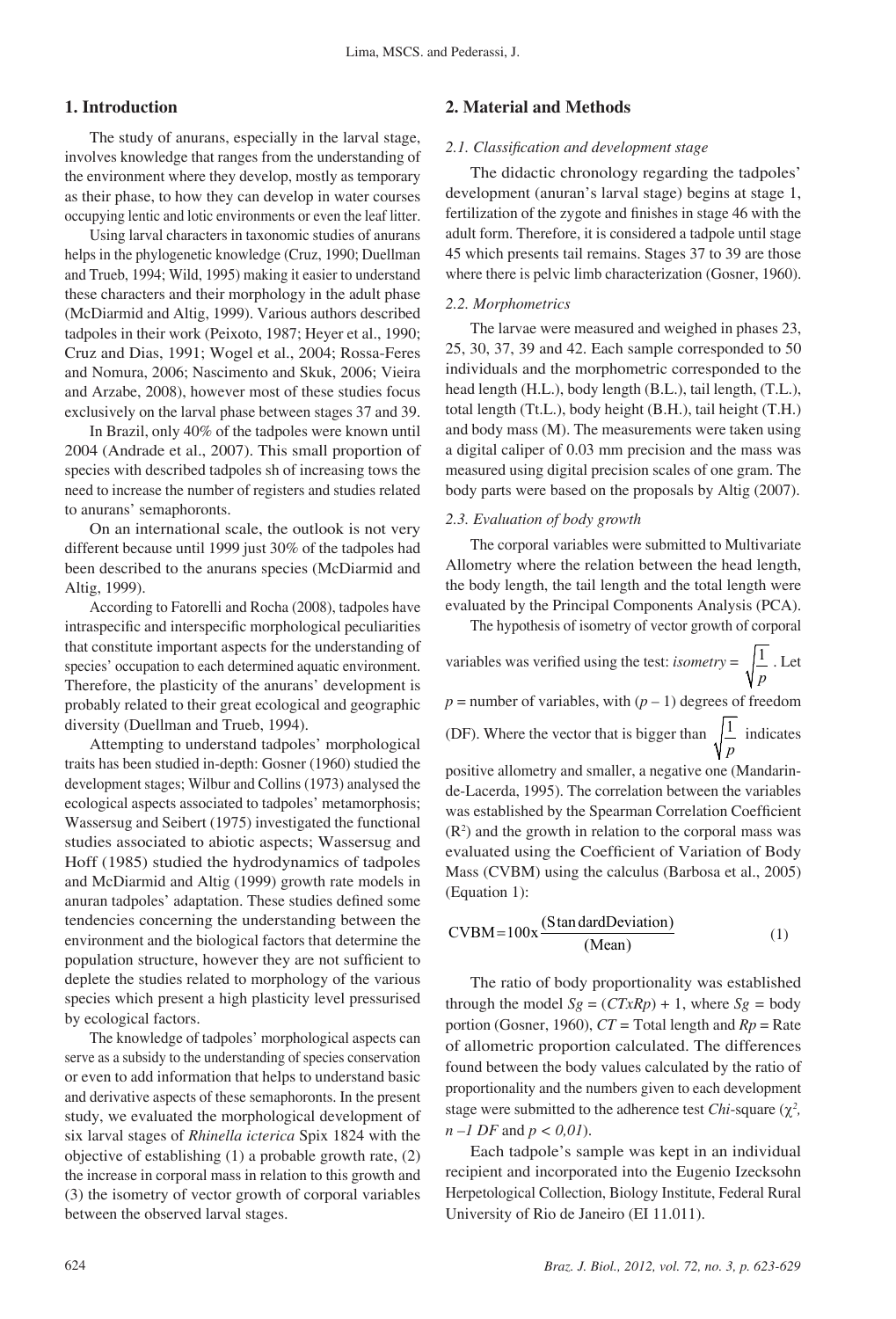#### **3. Results and Discussion**

Three hundred tadpoles were measured, distributed in six development stages (23, 25, 30, 37, 39 and 42), making a total of 50 individuals for each stage. Stage 39 was the phase that presented the biggest corporal dimensions, and the body length and tail length were the biggest among the evaluated phases, whose morphometrics average corresponded to 10.01 mm and 13.36 mm respectively. Stage 23 presented the smallest corporal dimension as its corporal average was 6.15 mm for the body length and 7.4 mm for the tail length. When we evaluated all the corporal dimensions for the six *R. icterica* tadpoles' development stages, it was clear that the development of the four variables presented the isometric growth between stages 23, 25, 30 and 39, while in stages 37 and 42 heteromorphic growth occurred (see Figure 1).

The intraspecific variable is important to understand the nature of the species, as well as the evolution that consists of converting the variable of the species in differences between the specimens (Alford, 1986). Although our studies did not enable us to understand the mechanisms that dictate the phenotypic plasticity of *R. icterica,* this plasticity seems to be fundamental during the larval stages of development once the morphological heterotypic grows in phases 37 and 42, that is, the growth rates of their body parts, which before were sequential and proportional, lose this constant changing abruptly. We believe that in stage 37 this occurred, because it corresponded to the phase where there was a loss of the exclusive condition of tadpoles and it adds the separate fingers of its limbs to its morphology.

This also took place in stage 42, where the tail was still the only the corporal part of a tadpole. Hence, stages 37 and 42 were two phases which showed strong morphologic transition. The first was the transition from the premetamorphic phase to the pro-metamorphic phase and the second from the pro-metamorphic phase to the metamorphic climax phase.

The isometric evaluation of the morphological characters for *R. icterica*'s tadpoles' development stages proceeded according to three allometric approaches: the PCA (Principal Components Analysis); the Spearman Correlation Coefficient  $(R<sup>2</sup>)$  and the diagram of individual scores. Thus, stage 23 showed isometric growth between the tail length and the body in relation to the total length, with a positive correlation:  $R^2 = 0.73$  for body length and  $R^2 = 0.83$  for tail length. Stage 25 presented a strong correlation between the total length and the tail length ( $R^2$  = 0.96) and less with the body length ( $R^2 = 0.83$ ). For stage 30, the scores were: tail length ( $R^2 = 0.67$ ) and body length ( $R^2 = 0.57$ ). Stage 37 presented a correlation between the total length and the tail length ( $R^2 = 0.69$ ) and a weak correlation for the body length ( $R^2 = 0.37$ ). Stage 39 presented a correlation between the total length and the tail length ( $R^2 = 0.67$ ) and a weak correlation for the body length  $(R^2 = 0.27)$ . Stage 42 presented a strong correlation between the total length and the tail length ( $R^2 = 0.81$ ) and a weak correlation for the body length  $(R^2 = 0.39)$ . For all the development stages,

the other body parts, the tail and body height were null, not presenting correlation with the total length (see Figure 2).

Altig and McDiarmid (1999) understand that there are two phases with remarkable changes in the tadpole's morphology, before stage 25 and after stage 42. Regarding stage 42, there are no doubts, but regarding stage 25, we can conclude based on our studies that stage 23 presents a larger proportion to the tail than to the body, which does not mean, however, that it presents significant differences in relation to stage 25. The only difference is that the corporal correlations' tail length and body length are bigger and adjust better to the isometric sigmoid in stage 25.

The principal component analysis promoted the linear combination establishing the biggest proportion of the intrabody components variability, where all the components present positive allometric growth (as shown in Table 1).

For all measured development stages of *R. icterica,* its corporal segments presented the same isometric profile, that is, its highest growth rate was a body length with a variation between 31% and 43%, followed by the tail length with 24% and 30%, tail height between 15% and 24% and the lowest growth rate to body height, varying between 11% and 15%. It should be mentioned that for all the stages studied, an increasing development occurred, except in stage 37 whose rates were higher than those calculated at stage 39 and it equalized the rates of stage 42 oin tail length (as shown in Table 1 - CP2).

The maximum growth for each stage of development is preceded by an allometric exponential related to embryogenesis and ontogeny, however when it achieves a certain metamorphosis threshold its metamorphic potential is modulated by many ecological factors (Alford, 1999; Rossa-Feres and Nomura, 2006). In the present study, the boundary stage corresponded to phase 30, because stages 23, 25 and 30 maintain the same proportionality development and a strong alteration takes place in stage 37, in which the larvae loses its exclusive hydrodynamic aspect and adds its new morphology characters related to the fore limbs.



**Figure 1.** Central Measures Distribution of the corporal characters of *R. icterica* in the six development stages. Total Length (Tt.L.); Body Length (B.L.); Tail Length (T.L.).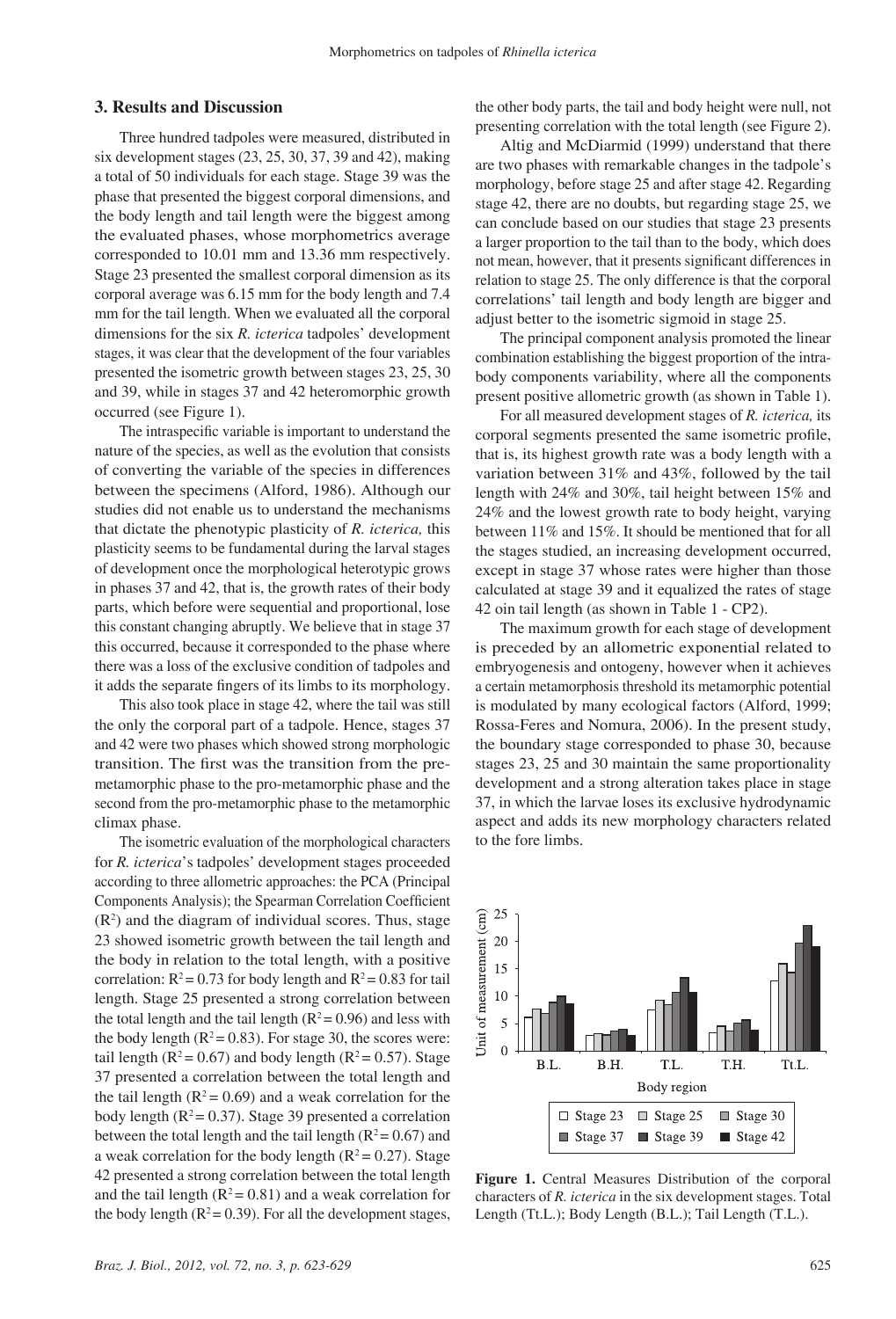| <b>Correlation Matrix - Stage 23</b> |             |                                      |                       |              |  |  |
|--------------------------------------|-------------|--------------------------------------|-----------------------|--------------|--|--|
|                                      | Eigenvalues | Total % of variancy                  | Cumulative eigenvalue | Cumulative % |  |  |
| Component 1                          | 1.63        | 40.72                                | 1.63                  | 40.72        |  |  |
| Component 2                          | 0.96        | 24.07                                | 2.59                  | 64.79        |  |  |
| Component 3                          | 0.88        | 22.15                                | 3.48                  | 86.93        |  |  |
| Component 4                          | 0.52        | 13.07                                | 4.00                  | 100.00       |  |  |
|                                      |             | <b>Correlation Matrix - Stage 25</b> |                       |              |  |  |
|                                      | Eigenvalues | Total % of variancy                  | Cumulative eigenvalue | Cumulative % |  |  |
| Component 1                          | 1.43        | 35.73                                | 1.43                  | 35.73        |  |  |
| Component 2                          | 1.05        | 26.20                                | 2.48                  | 61.93        |  |  |
| Component 3                          | 0.93        | 23.36                                | 3.41                  | 85.29        |  |  |
| Component 4                          | 0.59        | 14.70                                | 4.00                  | 100.00       |  |  |
|                                      |             | <b>Correlation Matrix - Stage 30</b> |                       |              |  |  |
|                                      | Eigenvalues | Total % of variancy                  | Cumulative eigenvalue | Cumulative % |  |  |
| Component 1                          | 1.26        | 31.59                                | 1.26                  | 31.59        |  |  |
| Component 2                          | 1.14        | 28.50                                | 2.40                  | 60.09        |  |  |
| Component 3                          | 0.97        | 24.34                                | 3.38                  | 84.43        |  |  |
| Component 4                          | 0.62        | 15.57                                | 4.00                  | 100.00       |  |  |
|                                      |             | <b>Correlation Matrix - Stage 37</b> |                       |              |  |  |
|                                      | Eigenvalues | Total % of variance                  | Cumulative eigenvalue | Cumulative % |  |  |
| Component 1                          | 1.41        | 35.30                                | 1.41                  | 35.30        |  |  |
| Component 2                          | 1.16        | 29.12                                | 2.58                  | 64.42        |  |  |
| Component 3                          | 0.79        | 19.69                                | 3.36                  | 84.12        |  |  |
| Component 4                          | 0.63        | 15.88                                | 4.00                  | 100.00       |  |  |
|                                      |             | <b>Correlation Matrix - Stage 39</b> |                       |              |  |  |
|                                      | Eigenvalues | Total % of variance                  | Cumulative eigenvalue | Cumulative % |  |  |
| Component 1                          | 1.75        | 43.75                                | 1.75                  | 43.75        |  |  |
| Component 2                          | 0.99        | 24.78                                | 2.74                  | 68.53        |  |  |
| Component 3                          | 0.72        | 18.08                                | 3.46                  | 86.61        |  |  |
| Component 4                          | 0.53        | 13.39                                | 4.00                  | 100.00       |  |  |
|                                      |             | <b>Correlation Matrix - Stage 42</b> |                       |              |  |  |
|                                      | Eigenvalues | Total % of variance                  | Cumulative eigenvalue | Cumulative % |  |  |
| Component 1                          | 1.69        | 42.40                                | 1.69                  | 42.40        |  |  |
| Component 2                          | 1.20        | 30.07                                | 2.90                  | 72.47        |  |  |
| Component 3                          | 0.62        | 15.59                                | 3.52                  | 88.06        |  |  |
| Component 4                          | 0.48        | 11.94                                | 4.00                  | 100.00       |  |  |

**Table 1.** Correlation Matrix of the principal components of the 50 biomeasured individuals of *R. icterica*, stages 23, 25, 30, 37, 39 and 42.

 $CPI = body length, CP2 = tail length, CP3 = tail height and CP4 = body height.$ 

 As demonstrated, the proportional and sequencial isometry loses this constant, abruptly changing the body parts growth rates when the tadpole achieves stage 37, retaking the same condition of proportionality and sequencing in stage 39 and making way for a new alteration in the development proportionality rate in stage 42. Rossa-Feres and Nomura (2006), concluded that the external morphology is constituted by a set of morphologic characters, some of which retain the evolutive history, while others are more plastic and therefore, susceptible to environmental pressure.

In the present study, it was possible to infer that the body alterations between the pre-metamorphic and prometamorphic phases (stage 30 to stage 37) and metamorphic climax (stage 39 to stage 42) are not only from a phenotypic nature, otherwise evidence would be shown of the allometric constant for the 300 biomeasured individuals.

The individual body mass of the 300 tadpoles presented a higher coefficient of variation for stage 23 (CVBM = 32) and a lower one for stage  $37$  (CVBM = 13), stages 30 and 39 showed the closest approach to the coefficient for body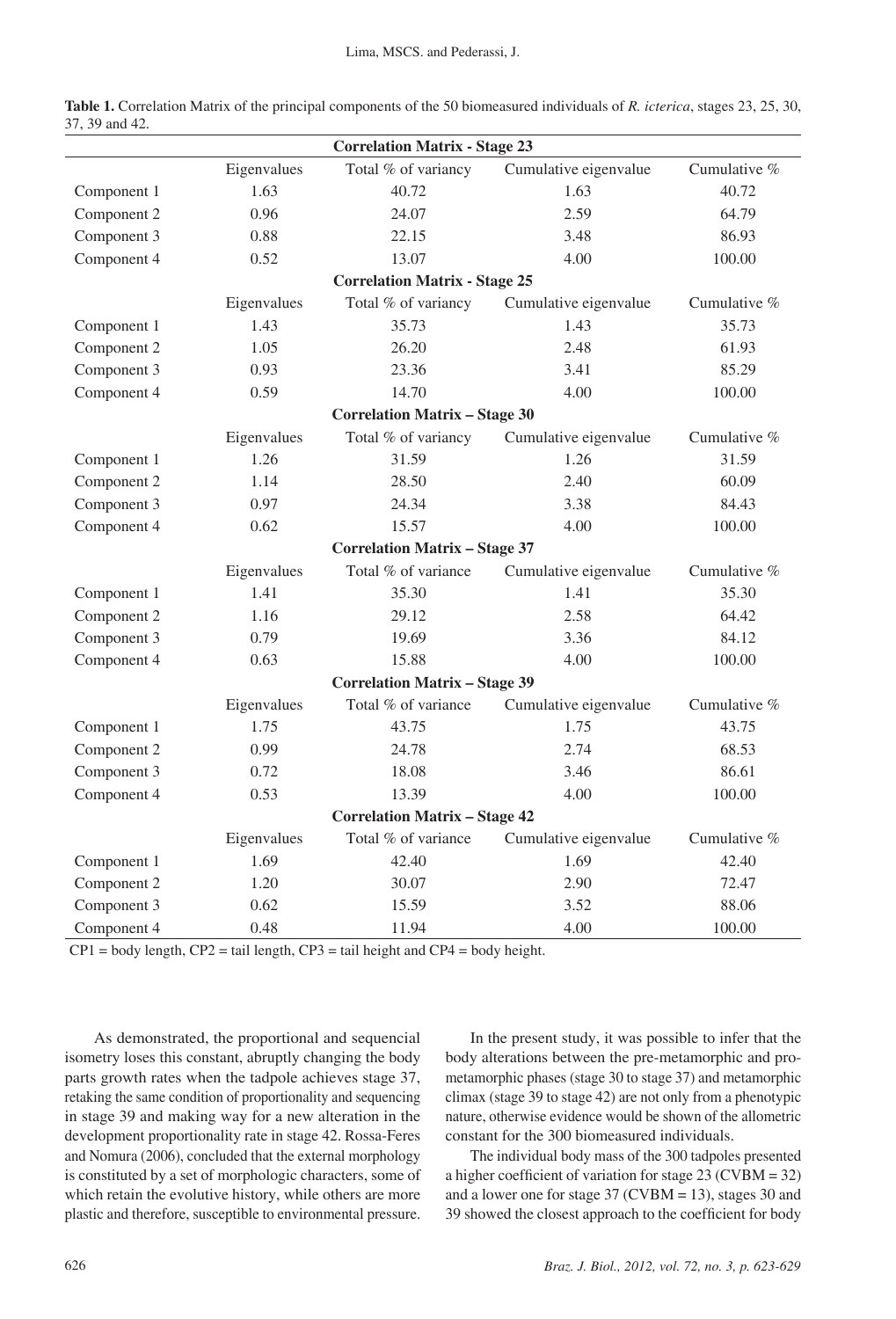

**Figure 2.** Allometric Correlation (Spearman R<sup>2</sup>) between the total length (Tt.L.) and the body length (B.L.) and the tail length (T.L.) of *R. icterica* in the stages 23, 25, 30, 37, 39 and 42.



**Figure 3.** Coefficient of variation of body mass (CVBM) to stages 23, 25, 30, 37, 39 and 42.

mass, and was respectively (CVBM = 25 and 24). Stage 42, the most advanced development phase in the present study, presented a low coefficient of variation of body mass  $CVBM = 16$  (see Figure 3).

When we condense the allometric values observed in the six development stages and 300 tadpoles, it was possible to establish an average increase for each one of the body portions dependent on its respective development stages as shown in Table 2.

The ratio of body proportionality was found for each body part regardless of the development stage of *R. icterica'*s tadpole. Each body region presented a fixed development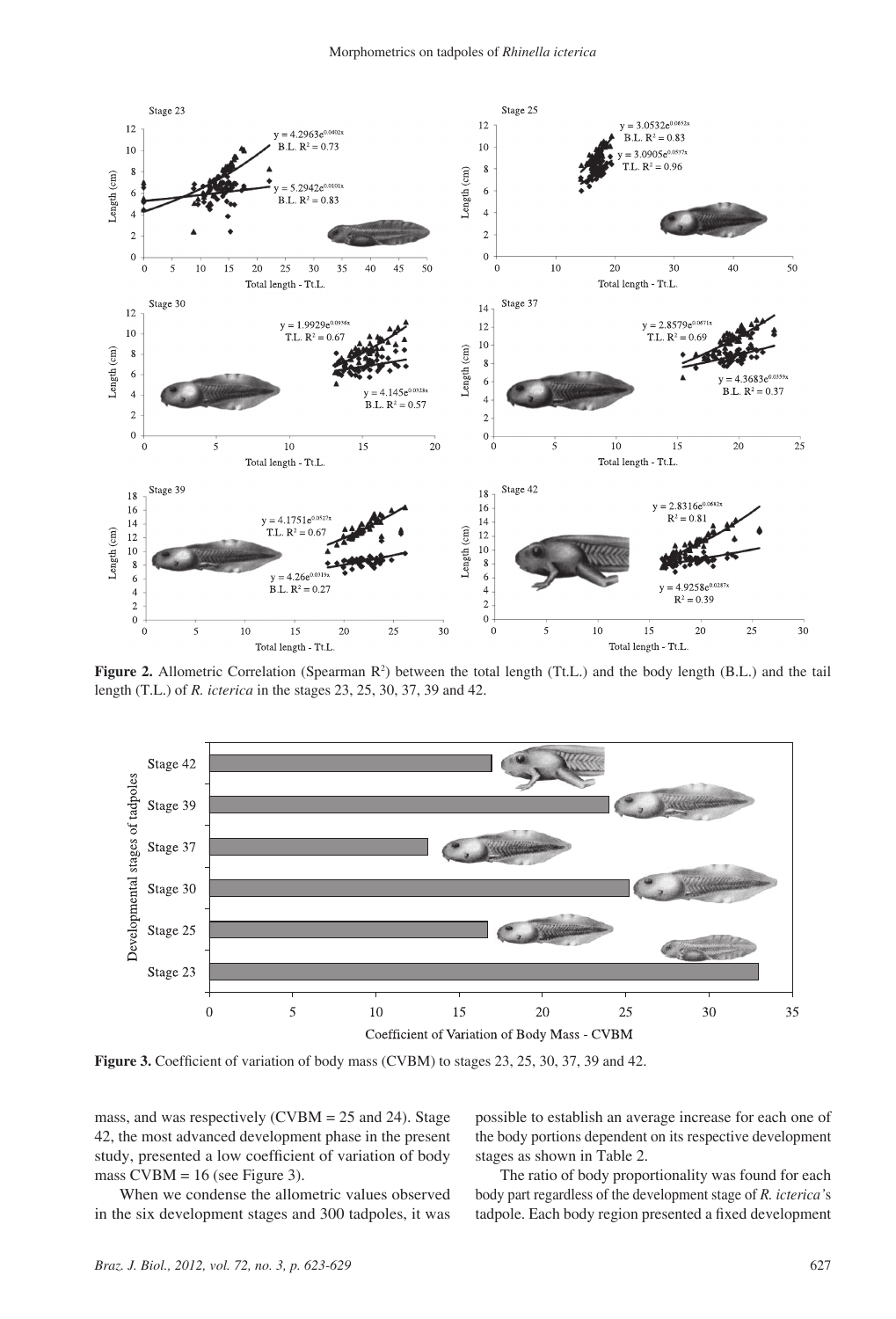|                     | <b>Development stage</b> |       |       |       |       |       |  |
|---------------------|--------------------------|-------|-------|-------|-------|-------|--|
| Corporal<br>segment | 23                       | 25    | 30    | 37    | 39    | 42    |  |
| Tt.L. (x)           | 12.76                    | 15.93 | 14.34 | 19.68 | 22.97 | 19.11 |  |
| $Tt.L.$ (SD)        | 4.50                     | 4.22  | 4.00  | 2.11  | 2.27  | 1.95  |  |
| B.L. (x)            | 6.15                     | 7.71  | 6.89  | 8.87  | 10.01 | 8.63  |  |
| B.L. (SD)           | 1.08                     | 0.58  | 0.67  | 0.83  | 1.12  | 0.89  |  |
| $T.L.(\dot{x})$     | 7.46                     | 9.27  | 8.45  | 10.72 | 13.37 | 10.72 |  |
| $T.L.$ (SD)         | 1.57                     | 0.75  | 1.12  | 1.20  | 1.32  | 1.67  |  |
| T.H. (x)            | 3.30                     | 4.52  | 3.59  | 5.12  | 5.64  | 3.74  |  |
| T.H. (SD)           | 0.59                     | 0.27  | 0.47  | 0.33  | 0.59  | 0.41  |  |
| B.H. (x)            | 2.79                     | 3.21  | 2.93  | 3.59  | 3.99  | 2.82  |  |
| $B.H.$ (SD)         | 0.42                     | 0.33  | 0.88  | 0.30  | 0.57  | 0.35  |  |

**Table 2.** Average ( $\dot{x}$ ) and Standard Deviation (SD), in mm, of corporal segments: total length (Tt.L.), body length (B.L.), Tail length (T.L.), Tail height (T.H.), Body height (B.H) to the six development stages.

**Table 3.** The ratio of proportionality of allometric growth (Rp); Average ( $\dot{\mathbf{x}}$ ); Body length (B.L.); Tail length (T.L.); Tail height (T.H.) and Body height (B.H.) to the six development stages.

|                     | Development stage |       |      |       |       |       |  |
|---------------------|-------------------|-------|------|-------|-------|-------|--|
| Corporal<br>segment | 23                | 25    | 30   | 37    | 39    | 42    |  |
| B.L. (x)            | 6.15              | 7.71  | 6.89 | 8.87  | 10.01 | 8.63  |  |
| Rp                  | 6.33              | 7.66  | 6.99 | 9.23  | 10.60 | 8.99  |  |
| T.L. (x)            | 7.46              | 9.27  | 8.45 | 10.72 | 13.37 | 10.72 |  |
| Rp                  | 8.41              | 10.25 | 9.33 | 12.44 | 14.35 | 12.10 |  |
| T.H. (x)            | 3.30              | 4.52  | 3.59 | 5.12  | 5.64  | 3.74  |  |
| Rp                  | 2.91              | 3.39  | 3.15 | 3.95  | 4.45  | 3.87  |  |
| B.H. (x)            | 2.79              | 3.21  | 2.93 | 3.59  | 3.99  | 2.82  |  |
| Rp                  | 3.18              | 3.72  | 3.45 | 4.37  | 4.93  | 4.27  |  |

**Table 4.** Adherence test of the ratio of proportionality of allometric growth. χ*<sup>2</sup> Chi-square*, Body length (B.L.), Tail length (T.L.), Tail height (T.H.) and Body height (B.H.).

|        | D.L. | $\blacksquare$ | <b>IT IT</b><br>1.п. | TT<br>в.п. |
|--------|------|----------------|----------------------|------------|
| $\sim$ |      |                | ∙∪−<br>.             |            |

proportion that, when multiplied by the total length, it was calculated. Thus, each corporal part corresponded to the ratio of body proportionality of: B.L. 0.418, T.L. 0.581, B.H. 0.171, T.H. 0.150. When these ratios were applied to the surveyed body parts, we found differences as shown in Table 3.

The differences found between the values given and calculated were submitted to an adherence test of  $\chi^2$ , where the differences were not significant to any of the ratios of proportionality found. (as shown in Table 4).

Based on the data of the present study, considering the development stages, tadpoles´ origins and local conditions, it can be concluded that the studied relations presented consistent dependency between the biometric variables of the evaluated tadpoles, whose straight line adjusted to the total length in function of the body length and tail length, fits the model (Potency,  $Y = b0 * (L^{**}b1)$  per stage. However, the ratio of proportionality, regardless of the development stage, depends on the total length and corresponds to 41% of the body length; 58% to the tail length; 17% to the body height and 15% to the tail height.

*Rhinella icterica,* in its larval phase, demonstrated isometric development and maintained proportional corporal growth during the developmental stages, presenting strong approximation to a potential value of growth.